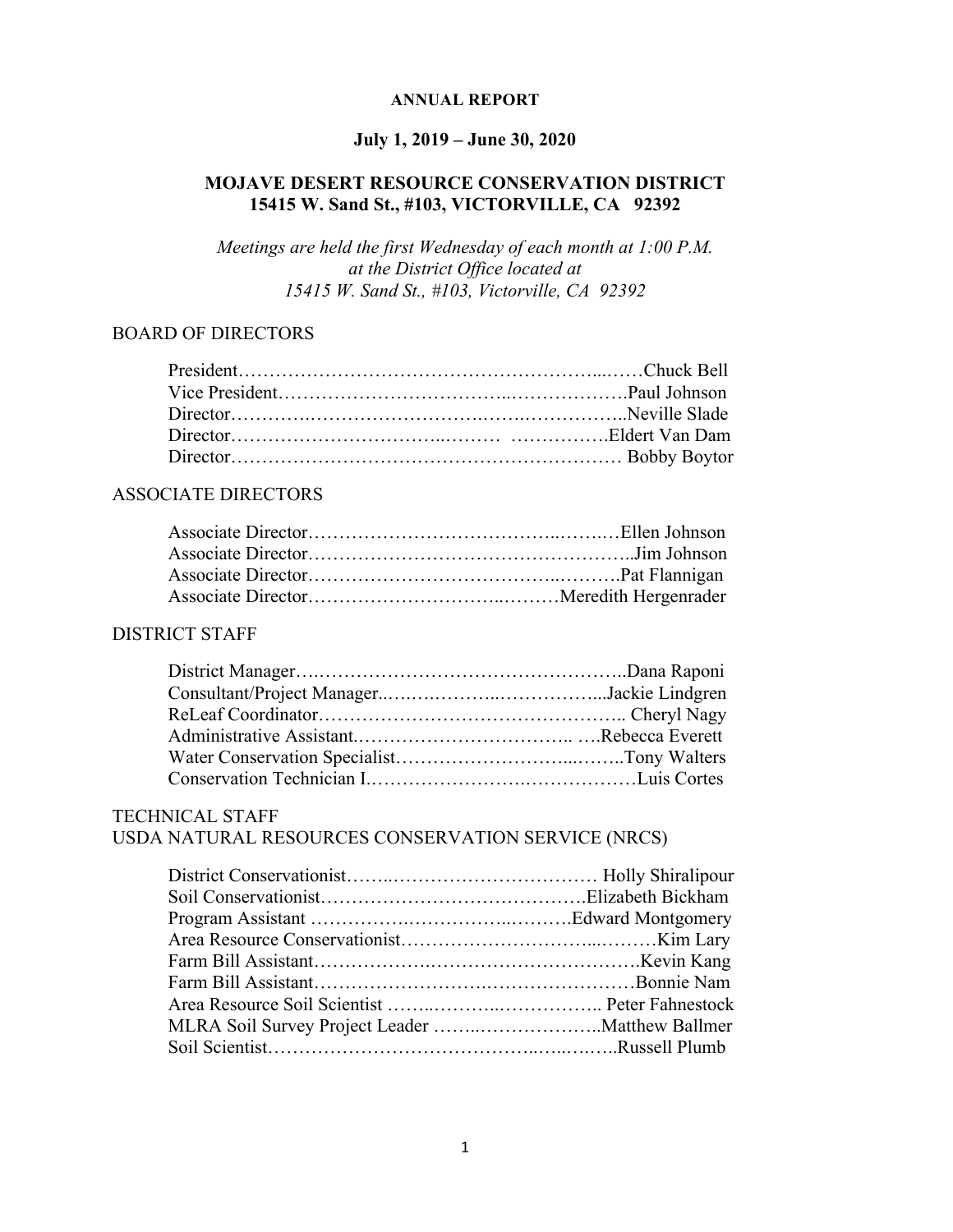

**MISSION STATEMENT: The Mojave Desert Resource Conservation** District is committed to the development of a land stewardship ethic that promotes long-term sustainability of the region's rich and diverse natural resource heritage.

#### **NATURAL RESOURCE OBJECTIVES OF THE DISTRICT:**

- Provide resource management information to the community
- Promote the reduction of wind and water erosion
- Promote the proper utilization of our natural resources
- Promote water conservation
- Provide information for improved irrigation water management
- Demonstrate urban and agricultural practices that sustain and improve soil health, water quality and fish and wildlife habitat
- Work with the public and private sector toward land development practices that protect and enhance the region's natural resources and systems

### **TAMARISK/ARUNDO ERADCATION/CONTROL PROJECT**

The Mojave Desert RCD is continuing their invasive plant removal/retreatment program with the focus remaining on retreatments in the Mojave River. Over the years the Tamarisk Beetle (Diorhabda) has been slowly migrating its way along the Colorado River and has recently been found across the California border and along the Mojave River. Due to the migration of this little beetle the district decided in the fall of 2019 to not treat the usual places and give the beetle a chance to proliferate. Retreatment at Camp Cady in Newberry Springs was paused again this year as well to allow the tamarisk beetle to settle and proliferate.

A quick survey in the first part of June 2020 showed hardly any blooms and those that we did find were suffering the effects of the beetle. The district will follow the progress of the beetle and monitor the various tamarisk spots where they show the most sign. The Diorhabda doesn't kill the tamarisk plant but puts it in a suppressed state where it will not produce seed and thereby cannot spread. The hope is while the tamarisk plants are in this suppressed state native vegetation will rehabilitate the areas along the riverbed, using less water and providing habitat for native endangered wildlife.

The district began control of these invasive plants during 2008 and has currently treated the majority of infested acreage from south of the Mojave Forks Dam to  $\frac{1}{2}$  mile east of the Barstow Marine Base. Parcels of non-consenting landowners and critical erosion areas have been avoided. To date, a total of 2,310 "weed" acres of a total of 10,000 assessed acres of these invasive species have been removed/controlled. Retreatments will be on-going to make sure all weeds stay eradicated and any new sprouts are treated before they go to seed. However, if the tamarisk beetle continues to proliferate within the salt cedar in the Mojave River, the need for chemical treatment may not be as necessary. The district will be contracting with Tom Dudley, UC Santa Barbara to monitor and report on the tamarisk beetle locations, spread and future. Initial funding for removal efforts was provided by a USDA NRCS earmark of funds to the Mojave Water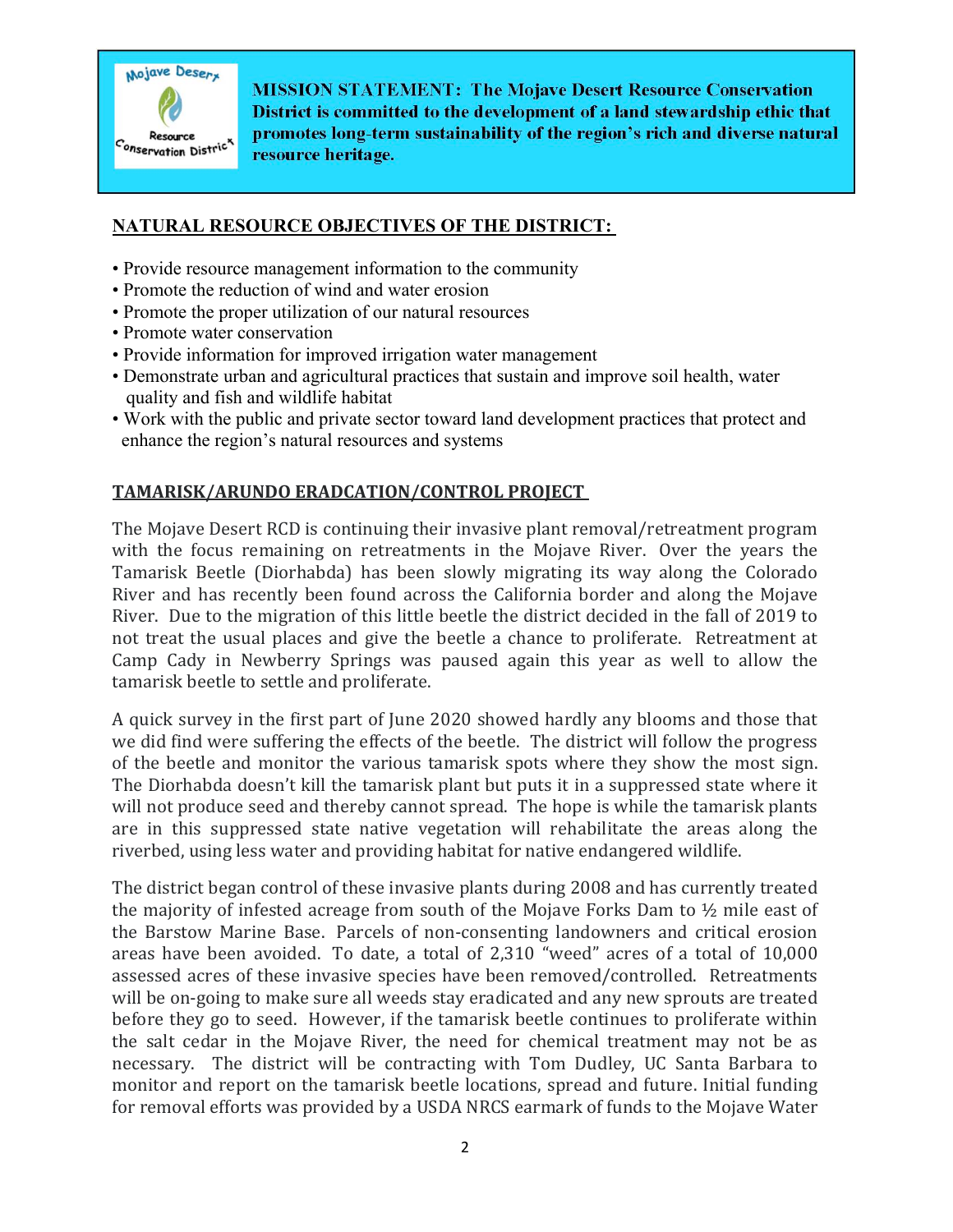Agency, the Mojave River Basin Adjudication's Biological Resources Trust Fund, State Proposition 50, and direct funding from the Mojave Water Agency.

Benefits of this program are:

1. Implement the Mojave Basin Area Judgment (improve riparian habitats, maintain

ground/surface water saturation at root zone, increase downstream flows).

- 2. Reduce evapotranspiration of ground and surface waters (water conservation).
- 3. Reduce salt deposits in the riverbed (water quality).
- 4. Reduce wildfire potential.
- 5. Keep channels open reduce debris damming and severity of flooding.

# **MOJAVE RIVER RIPARIAN AREA FIRE PREVENTION/HAZARD PROJECT**

In summer of 2020 the district again oversaw the mowing of tumbleweeds along the pasture fences and imbedded in the trees along the edge of the forested riparian area of the Mojave Narrows Regional Park. This mowing was accomplished by pulling out the tumbleweeds from within the trees along the south and southwest edges of the regional park by hand, where they were then mowed by a tractor attached commercial mower. This work was done by Marty Frazier Weed Abatement services and was funded by the Fish and Wildlife Biological Trust Fund. A mowing plan is being discussed between the Fish and Wildlife, San Bernardino County, Marty Frazier and the district to mow the different weed species at the right time of year to keep them from going to seed.

# **PEPPERWEED**

Fish and Wildlife as well as the district are becoming very concerned about the amount of Pepperweed that is now taking over in the Mojave riverbed. As pepperweed is a very difficult invasive species to eradicate, different avenues to attack the weed are being discussed including a possible biological control.

# **MOUNTAIN COMMUNITIES RELEAF**

In 2003 the Old Fire burned through thousands of acres of precious land in the San Bernardino Mountains – in 2007 once again fire struck during the Slide and Grass Valley Fires.

Working for over 15 years with Southern California Edison and CalFire we continue to work to grow and plant seedlings each year on private lands. Due to funding from American Forests we have been able to complete site visits, land treatments, and the planting of additional seedlings across the San Bernardino Mountains of Southern California. Southern California Edison continues growing the seedlings needed for our 2021 planting season. We had a wet winter season which filled up all the surrounding bodies of water and has kept the area out of drought. The FY 19/20 saw 10,000 seedlings planted in the San Bernardino **Mountains**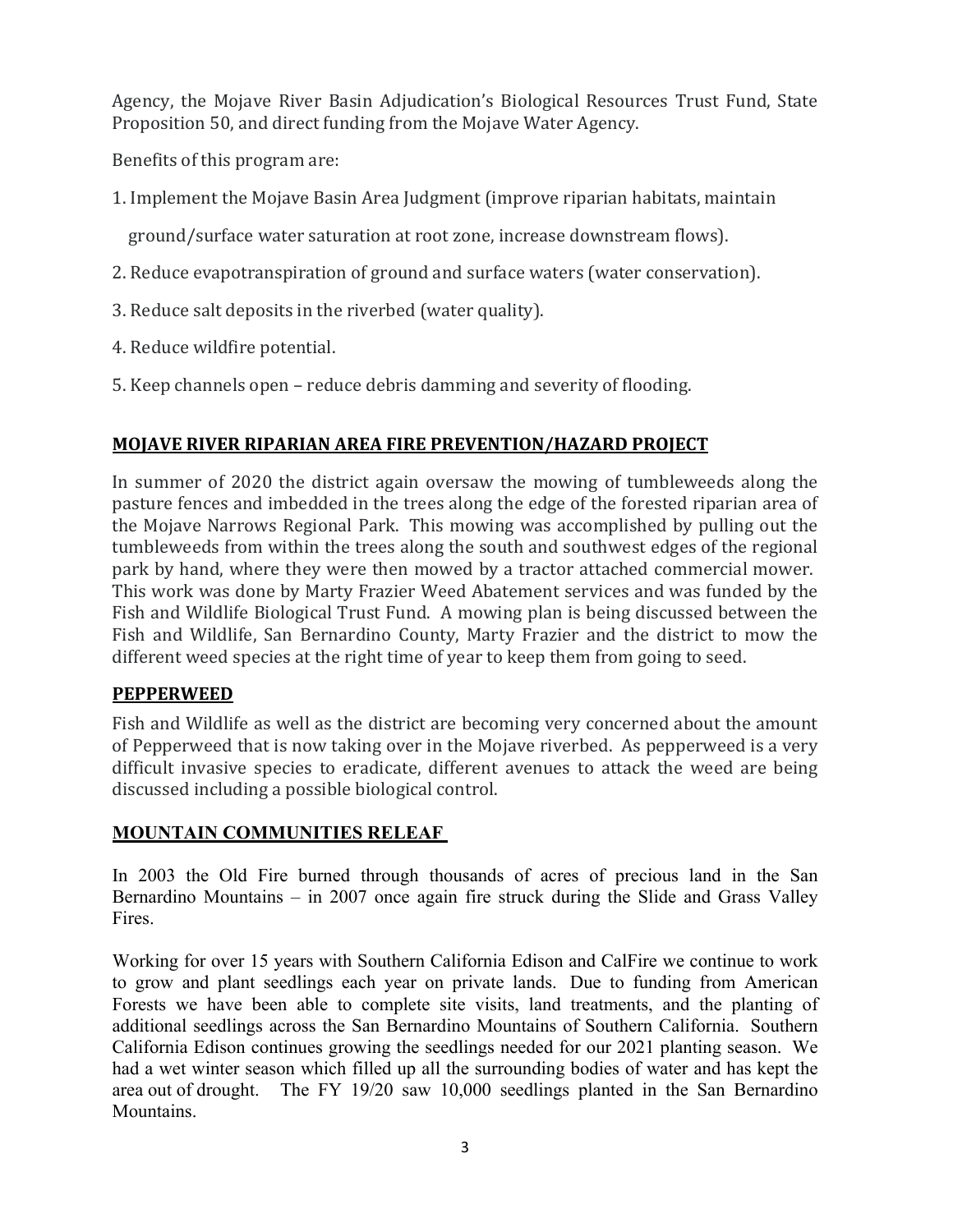Currently ReLeaf is partnering with American Forests and CalFire in a two-year project with the National Fish and Wildlife Foundation and Wells Fargo under the "Resilient Communities" grant program. This funding will support planting, restoration treatments, community engagement and development of a climate – informed restoration plan for the San Bernardino Mountains over a two-year period.

Developed in 2004 after the 2003 Wildfires, Mountain Communities Wildfire ReLeaf is an ongoing program educating private landowners in the value of reforesting the burn areas and areas devastated by the bark beetle infestation. The ReLeaf program uses seeds previously collected in the San Bernardino Mountain burned areas. These seedlings are grown at the Southern California Edison Nursery in Auburn, CA and delivered to the sites for direct plantings as weather and climate conditions permit. Citizen and student volunteers are used on much of the larger burned areas, and professional planting crews in the more hazardous areas. Since 2004, ReLeaf Volunteers, partnering with the Mojave Desert Resource Conservation District and CALFIRE (California Department of Forestry & Fire Protection) have planted over 450,000 native seedlings across several hundred acres of land in the San Bernardino Mountains and additional areas located in San Diego and Riverside counties.

### **MOJAVE WEED MANAGEMENT AREA (MWMA)**

The Mojave WMA continues to be coordinated by the district, which organizes and hosts quarterly meetings and oversees ongoing projects and outreach efforts. The tamarisk beetle (Diorhabda) has been confirmed at Afton Canyon and farther west and south along the Mojave River to as far as the Hinkley bridge in Hinkley, and the Vista bridge in Silver Lakes. Cal-Ipc has been working tirelessly on assembly bills to provide funding for the Weed Management Areas. Senate Bill 840 appropriated \$2 million dollars from the General Fund for Noxious Weeds Management. The California Department of food and Agriculture (CDFA) released a round one of funding specifically to be applied for by County Agriculture Commissioner's. After this funding a second round was to be released for Weed Management Areas and applied for through RCD's. After the onset of Covid-19 the CDFA has pulled the remaining funds. The Memorandum of Understanding for the MWMA currently has 23 signatories from agencies such as San Bernardino County Dept. of Agriculture, US Fish and Wildlife Service, Bureau of Land Management, California Dept. of Fish and Game, Joshua Tree National Park and Mojave National Preserve, to name a few.

We continue to work with our partners on prevention and control of noxious/invasive weeds on both public and private lands in the Mojave Desert.

### **CAMP CADY WILDLIFE MANAGEMENT AREA RESTORATION PROJECT**

The objective of this continuing demonstration study is to determine the potential suitability and sustainability of selected plant materials for site restoration/revegetation on riparian salt cedar infestation sites along the Mojave River, within the Camp Cady Wildlife Management Area's jurisdiction. During the summer and fall of 2018 there were much needed upgrades to the old piping system at Camp Cady.

The Camp Cady restoration plant sites were monitored in December of 2019. At this time the highest average survival rate across both planting sites was the desert willow. While the fourwing saltbush showed over 80% survival rate in the sandy loam in the Spring of 2019, it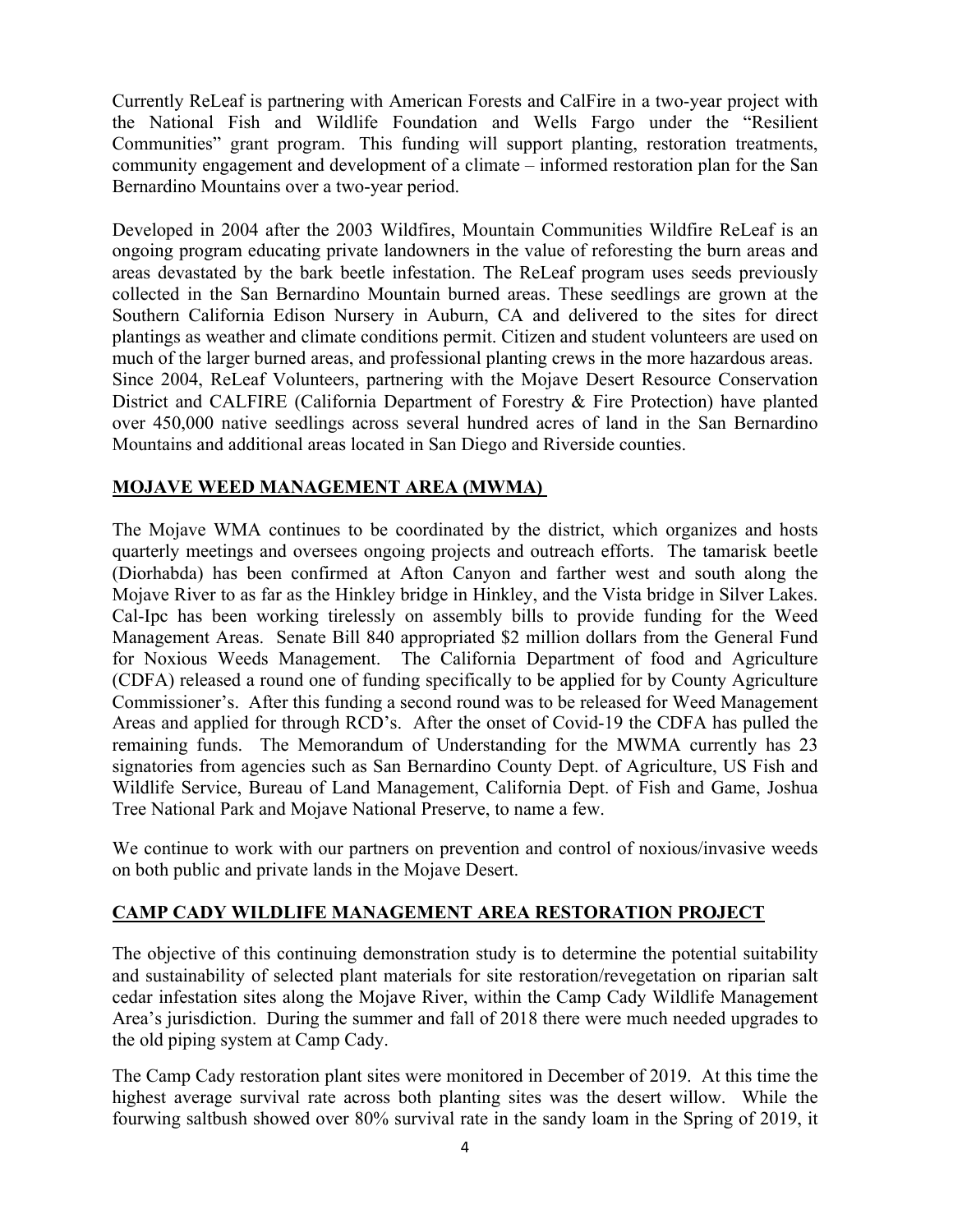had fallen to only 56% by the fall of 2019. While the desert broom showed higher survival rates in some soil types it was lower in other sites from the last report. The waterjacket did not have a survival rating at all and none were found alive by the fall of 2019. Overall, the Desert willow, Desertbroom, and the Gooding's and Narrowleaf willows made the most come back and survivability by the fall of 2019. Other native plants have established in the study area showing what species will survive in the salty and sandy environment. Some nearby tamarisk have grown large enough to possibly affect the micro-habitat of the plants. The water uptake from the saltcedar may affect the nearby plants water availability. Also, the partial shading from the remaining controlled saltcedar debris may affect the plant survival for these species in the sandy loam understory. The chemical treatment of the tamarisk has not been completed because of the recent presence of the tamarisk beetle.

The weather data during the 12 months before the fall observation showed similar conditions in soil and air temperature, though precipitation varied widely. All data was obtained from the HOBO data stationed at the Camp Cady site. CIMIS weather station 234 in Newberry Springs data was supplemented for any missing data from the HOBO station.

### **CAMP CADY FIELD AT HARVARD ROAD SAND BLOW REDUCTION**

The district, in partnership with California Department of Fish and Wildlife, San Bernardino County and Quail Forever, is working on a project to restore a portion of a Camp Cady grain field. This restoration will greatly diminish or possibly stop dune sand from blowing onto Harvard road in Newberry Springs. Every year Harvard road, a main road off of the 15 freeway, in Newberry Springs must be closed due to sand blowing across the road making it unsafe for traffic. This road stays closed for several days until the sand can be bulldozed onto the shoulder to allow traffic to continue. This closing of Harvard road happens several times per year especially in the fall. The planting of grain on this agricultural field up wind from Harvard road will not only work to diminish sand blow but provide a larger source of food and shelter for local wildlife.

### **IRRIGATION WATER MANAGEMENT**

In partnership with Mojave Water Agency the district is dedicated to water conservation within the Mojave Desert RCD's large area. The district has implemented a program of water conservation alternatives through evaluation and field assistance for irrigation efficiency improvement, including enhancement irrigation water management automation, soil moisture and soil quality testing. In the fall of 2019 and beginning months of 2020 eight workshops, six public outreach events and seven presentations for water conservation were presented. From these education presentations close to 1500 attendees were reached in the areas within the district boundaries. Tony Walters, Water Conservation Specialist, and Luis Cortes, Conservation Technician I, have assisted homeowners, businesses and Homeowner Associations to assess their irrigation systems and suggest solutions for higher efficiency and water conservation. The district has also conducted workshops, both hands on and classroom oriented, on water efficient irrigation and healthy soil management. Also, with this program the district offers interactive workshops for English, Spanish and Korean speaking landowners on water conservation and healthy soils.

In March of 2019 this program was suspended due to Covid-19. Using Covid-19 NRCS field protocols limited visits resumed in late May and June.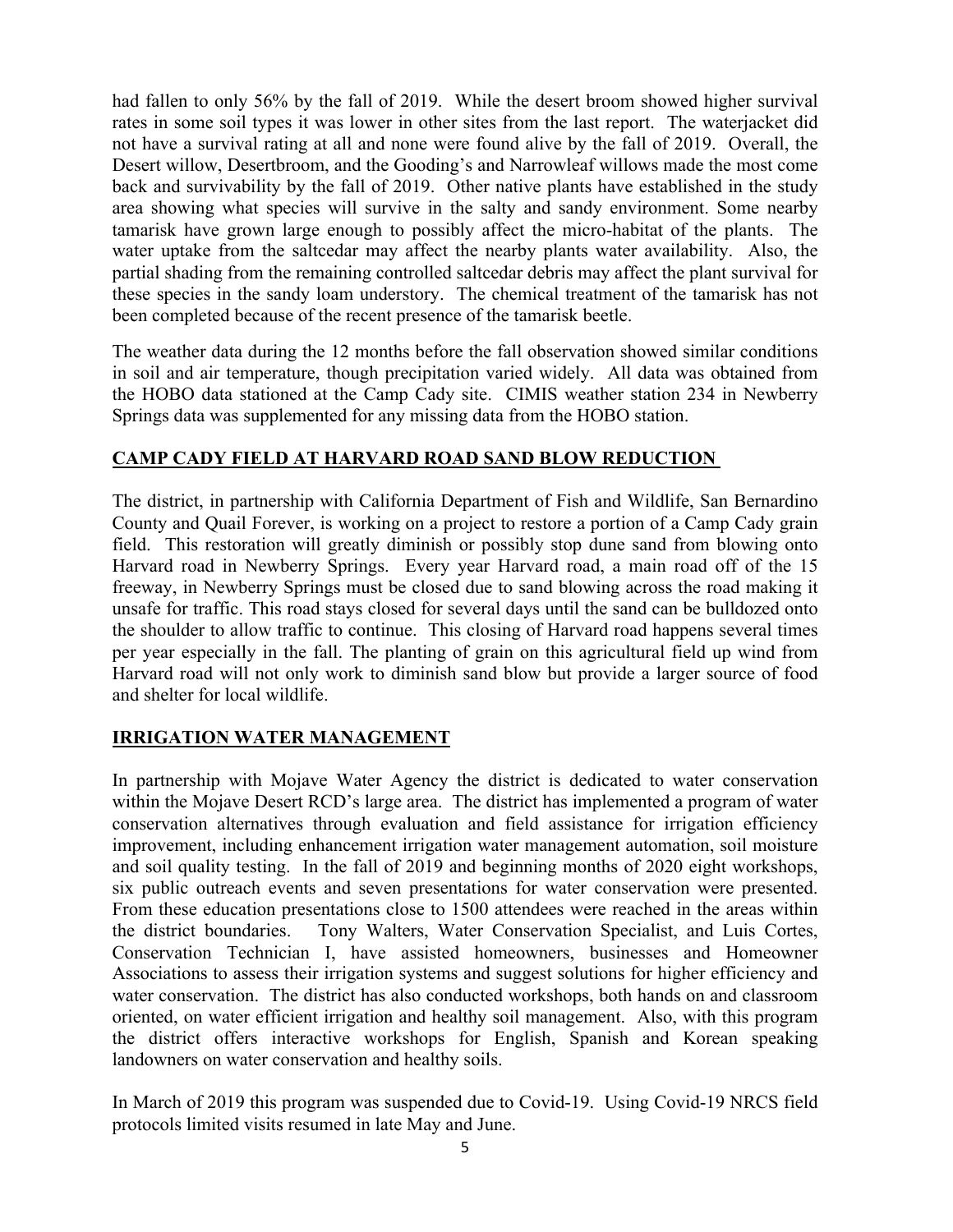#### **ASSISTANCE TO DAIRY OWNERS**

One of the districts roles as a non-regulatory agency has been to facilitate communication between the Natural Resources Conservation Service and the dairy owners to develop a collaborative solution to the nitrate concerns raised by the Lahontan Region Water Quality Control Board. The NRCS Conservation Nutrient Management Program (CNMP) can help producers utilize their manure sources available for nutrient application and to reduce nitrate intrusion into surface and/or ground water. The CNMP will also help with the infrastructure and in obtaining management resources available to aid in delivery and monitoring of nutrient and irrigated water applications to the cropland (i.e., flow meters, pipeline, manure spreading, pond liners, etc.). Lahontan has determined a general order will eventually come out that will apply to all Confined Animal Facilities. This draft will then go through dairy and public comment before going to the Lahontan board. It is paramount all parties work together to achieve the most efficient and cost productive avenues that will determine the effectiveness of nitrate mitigation.

#### **EVAPORATION COOLER STUDY**

In partnership with the Mojave Water Agency the district is conducting an evaporation cooler water usage study in the Joshua Tree, Johnson Valley, Apple Valley and surrounding areas. The data from this study will be for calculating consumptive use water regulations in the near future. When the meters are placed on the cooler lines a series of questions will be recorded including, location, weather data, type of cooler and model number. The team will be working with UC Davis, to peer review the data. UC Davis is completing water bill collections and correlating that information with energy use through Edison bills. Community homeowner volunteers will allow a water meter to be placed on the water line to their swamp coolers. An initial reading will be noted, and further periodic readings taken for water consumption data. This data will then go to Mojave Water Agency for analysis.

### **LAS FLORES RANCH MANAGEMENT AND TECHNICAL ASSISTANCE PROJECT**

In partnership with the Crestline Sanitation District the Mojave Desert RCD is continuing the Management and Technical Assistance program for the Las Flores Ranch, located on Summit Valley Road in Summit Valley. This historic ranch leases over 600 acres of pasture to raise grass fed cattle. This pasture is flood watered by a natural gravity fed water source, through the Crestline Sanitation Facility and dissipating in the pastures of Las Flores. The districts scope of work has included the use of the Global Positioning System to mark boundaries, water ways and pertinent landscape. The points have been used to create a shape file for use in Geographic Information System to allow the overlaying of data layers such as existing soil types within the boundaries. Existing infrastructures have been evaluated with changes and repairs made, as well as a plant census conducted. The soil quality and moisture holding ability and plant variety and quantity is being identified, inventoried and disseminated into data for use in prescribing future pasture production and agricultural quality. Other partners for this project include Natural Resources Conservation Service and the Victor Valley College.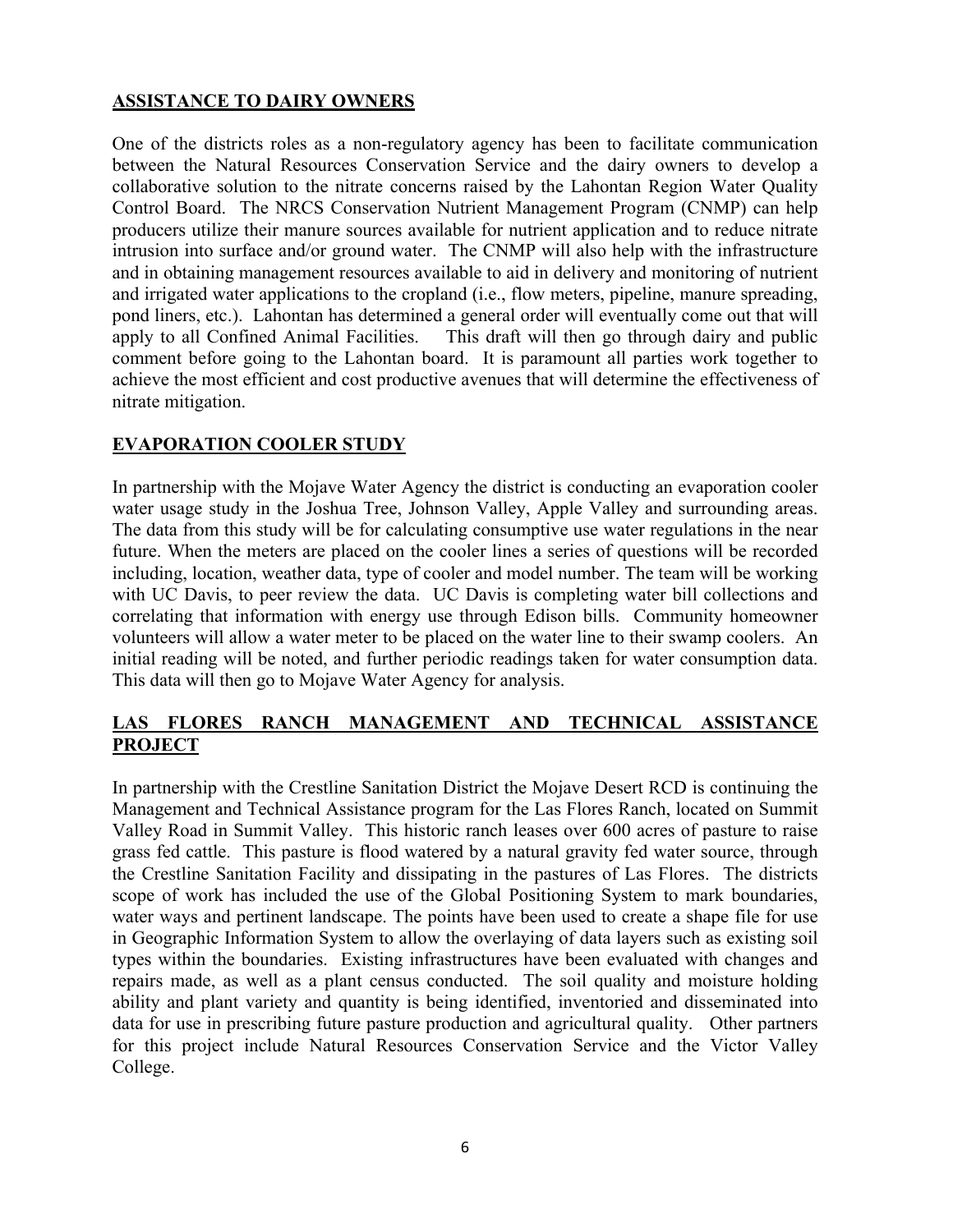### **ALLIANCE for WATER AWARENESS and CONSERVATION**

The district remains an active participant in the Alliance for Water Awareness and Conservation (AWAC). The district is partnering with Mojave Water Agency to provide educational outreach in irrigation water conservation in both residential and agricultural forums as well as other water conservation topics for the AWAC, both in attending events and currently in the video workshop arena. The mission of this dynamic coalition of over 20 regional organizations is to promote the efficient use of water and increase awareness of conservation as an important tool to ensure an adequate water supply.

The four specific goals of AWAC are:

- Serve as a network to assist agencies in educating the public on water conservation.
- Provide resources with a consistent message to help agencies meet their respective conservation goals.
- Maintain current gallons per capita per day or lower and continue to position agencies for meeting future conservation needs.
- Exchange ideas between agencies, especially at quarterly meetings.

A calendar featuring low water use plants is published annually to heighten the public's awareness of water efficient landscaping. These calendars are freely available to the public through AWAC members.

### **MITIGATION AND EASEMENTS**

The District remains engaged in providing mitigation/compensation and environmental credits for developers wanting to build in the San Bernardino County portion of the High Desert area. Mitigation practices include the removal/retreatment of tamarisk and Arundo in the Mojave River as well as trash removal on the designated sites. Seventeen contracts have been fulfilled since the start of this program in 2006.

### **NATIONAL RANGELAND INVENTORY**

An extended agreement with NRCS increasing the agreement funding, finds the District on its third year to provide assistance in the National Rangeland Inventory (NRI). This program is federally mandated throughout the nation. The district provides assistance in the form of surveying and documenting designated points in southern California. Each point is an onsite data collection for grazing and range inventory. Each point is surveyed via 150 foot transects to collect environmental data including but not limited to plant life, land cover/use, landscape and soils, disturbance indicators and biomass/production, cover, density, and height. Points are revisited every 5 years

The NRI program season resides in the spring and summer between the months of March and September. In July through September of 2019 the NRI team traveled several hundred miles in not only San Bernardino County but Kern, San Diego and Los Angeles counties, with many points requiring overnight stays. With the original NRI agreement expiring, a new agreement with NRCS was reached in September of 2019 extending the NRI work into 2022.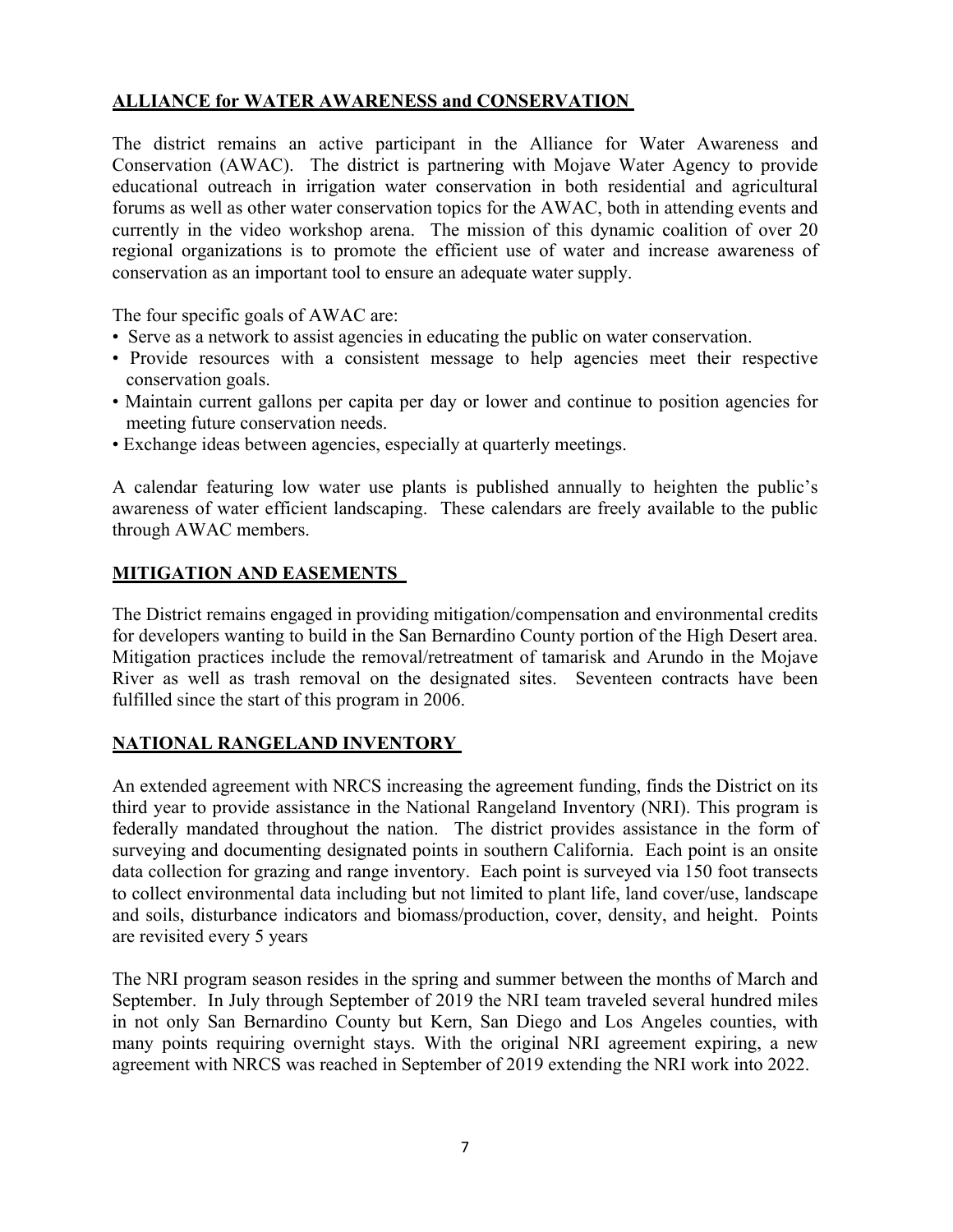In March of 2020 the Covid-19 pandemic occurred thereby curtailing programs within NRCS offices including the Victorville Field Office. With the paralyzation of the state and country, the NRI program was postponed until fiscal year 2020-2021.

### **PALISADES RANCH RESTORATION PROJECT**

In August of 2019 the district agreed to be the lead agency for the CEQA in the restoration of the Palisades ranch in Oro Grande. The Mojave Desert Land Trust purchased the retired agriculture farm with plans to restore the natural wildlife habitat and plant species to original. The district has offered to assist in the tamarisk/Arundo removal. The final plans are in the consulting process and should be in the final stages soon.

# **CIMIS**

The district continues to maintain two California Irrigation Management Information System (CIMIS) stations. The station previously located in Barstow has been relocated to Newberry Springs to better service the agricultural community. The Victorville station remains at Victor Valley College in Victorville. These weather stations assist not only agricultural producers but urban landowners as well. Evapotranspiration data for alfalfa and turf grasses is updated Monday through Friday by RCD staff and is available on our website: www.mojavedesertrcd.org.

# **MOJAVE DESERT-MOUNTAN RC&D**

The district continues to support and participate in the Mojave Desert-Mountain RC&D. This six- county organization works as an extension of the Resource Conservation District and assists in the economic development of the rural segments of San Bernardino County.

# **NRCS FARM BILL PROGRAM**

The NRCS Victorville Service Center boundaries comprise most of San Bernardino County including the mountains in the Mojave River watershed and the high desert extending east to the Arizona/Nevada borders. (The southwest corner of the County lies in the Redlands Service Center area.)

For FY19/20, the Victorville Field Office will have obligated 73 new contracts (38 currently in preapproved status). Over \$715 thousand dollars are committed for contracts in 2020. In total, since 2011, the Victorville Field Office of NRCS has spent \$11 million in EQIP contracts and \$930 thousand in CSP contracts – making a significant partnership investment in conservation in San Bernardino County. These contracts include agricultural practices such as seasonal high tunnels, water conservation, National Air Quality Initiative, and a variety of forestry practices in the San Bernardino Mountains

# **KOREAN OUTREACH PROGRAM**

The district continues to support work with the Korean farming community in San Bernardino County. Korean farmers are moving to the High Desert to join existing Koreans to grow jujubes, pistachios, Japanese Ume Plums and apples, among other crops. The NRCS & RCD team is working with the Korean farmers to develop conservation plans and contracts for their